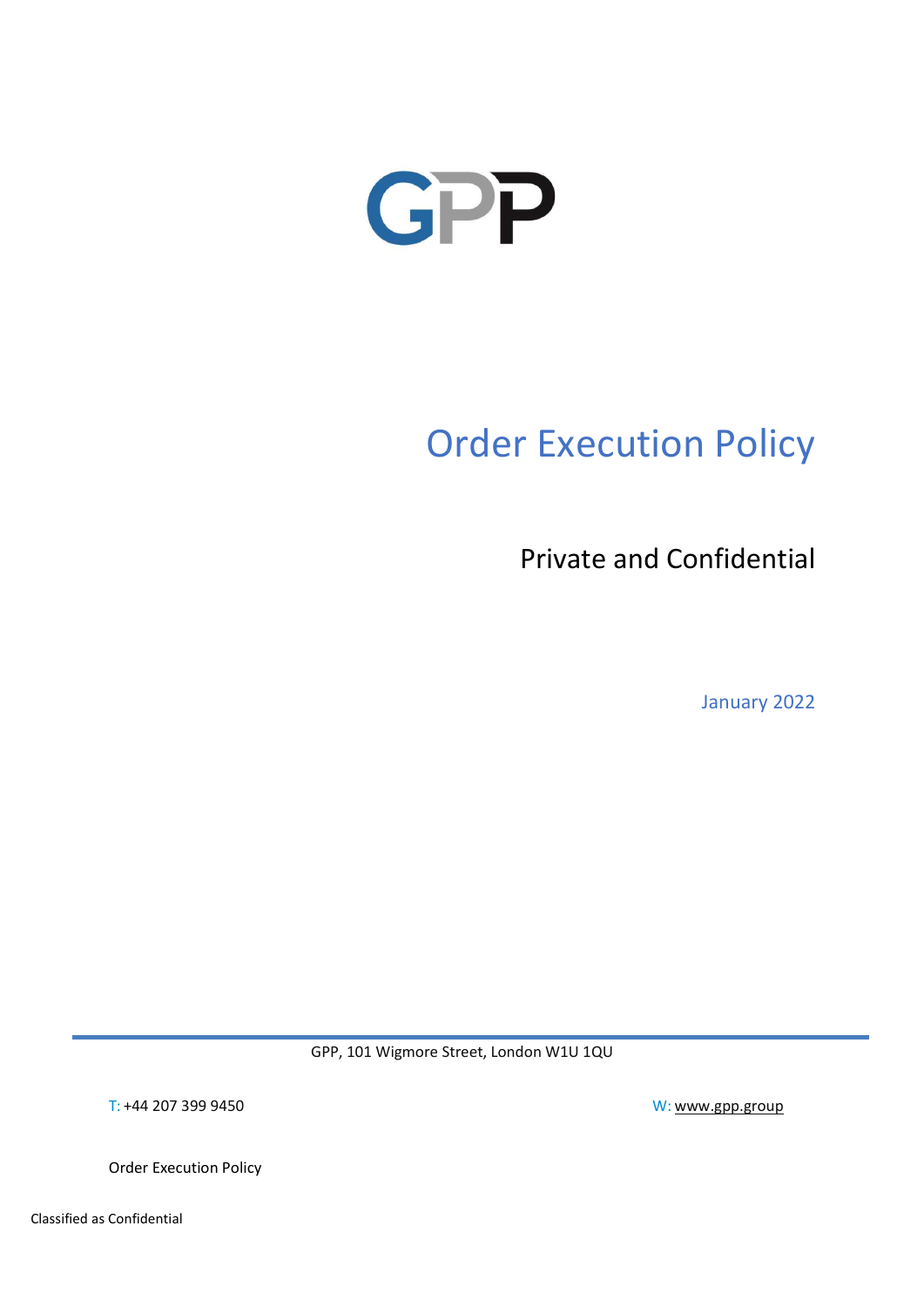# 1. INTRODUCTION

- 1.1 This document (this "Order Execution Policy") sets out information and the approach of Global Prime Partners Ltd ("GPP") to order handling, including providing the best possible execution result on a consistent basis.
- 1.2 The Markets in Financial Instruments Directive 2014/65/EU ("MiFID2") is in force as of 3<sup>rd</sup> January 2018. The order handling and best execution requirements are contained in Articles 27 and 28, and in Articles 64 and 65 of EU Delegated Regulation 2017/565 and are transposed in the UK Financial Conduct Authority ("FCA") Handbook in COBS 11.
- 1.3 MiFID2 and the FCA Handbook require GPP to treat customers fairly, identify and prevent conflicts of interest and take all sufficient steps to obtain the best possible result for its Professional Clients ("client(s)").
- 1.4 This Order Execution Policy applies only to clients that GPP has categorised as Professional Clients, as confirmed in writing to the client, and only in dealings in Financial Instruments, as defined in MiFID2.

# 2. ORDER HANDLING – AGGREGATION, EXECUTION PROMPTLY AND FAIRLY

- 2.1 GPP will take reasonable steps to execute client orders in a prompt, fair, and efficient manner relative to other client orders. GPP will execute comparable client orders sequentially in accordance with the time of their reception unless otherwise instructed by the clients; or the characteristics of the client order or prevailing market makes this impracticable.
- 2.2 Client orders will only be carried out in aggregation with another client order if:

(a) the order is executed on a venue where aggregation is allowed;

(b) it is unlikely that the relevant aggregation of orders and transactions will work overall to the disadvantage of any client whose order is to be aggregated; and

(c) it has previously been disclosed to a client that their orders may be aggregated and that the effect of aggregation may work to its disadvantage in relation to a particular order.

2.3 GPP will allocate trades promptly and fairly. As a result of an order being aggregated, it may be carried out in the form of a block trade where permitted by the venue.

# 3. SCOPE OF BEST EXECUTION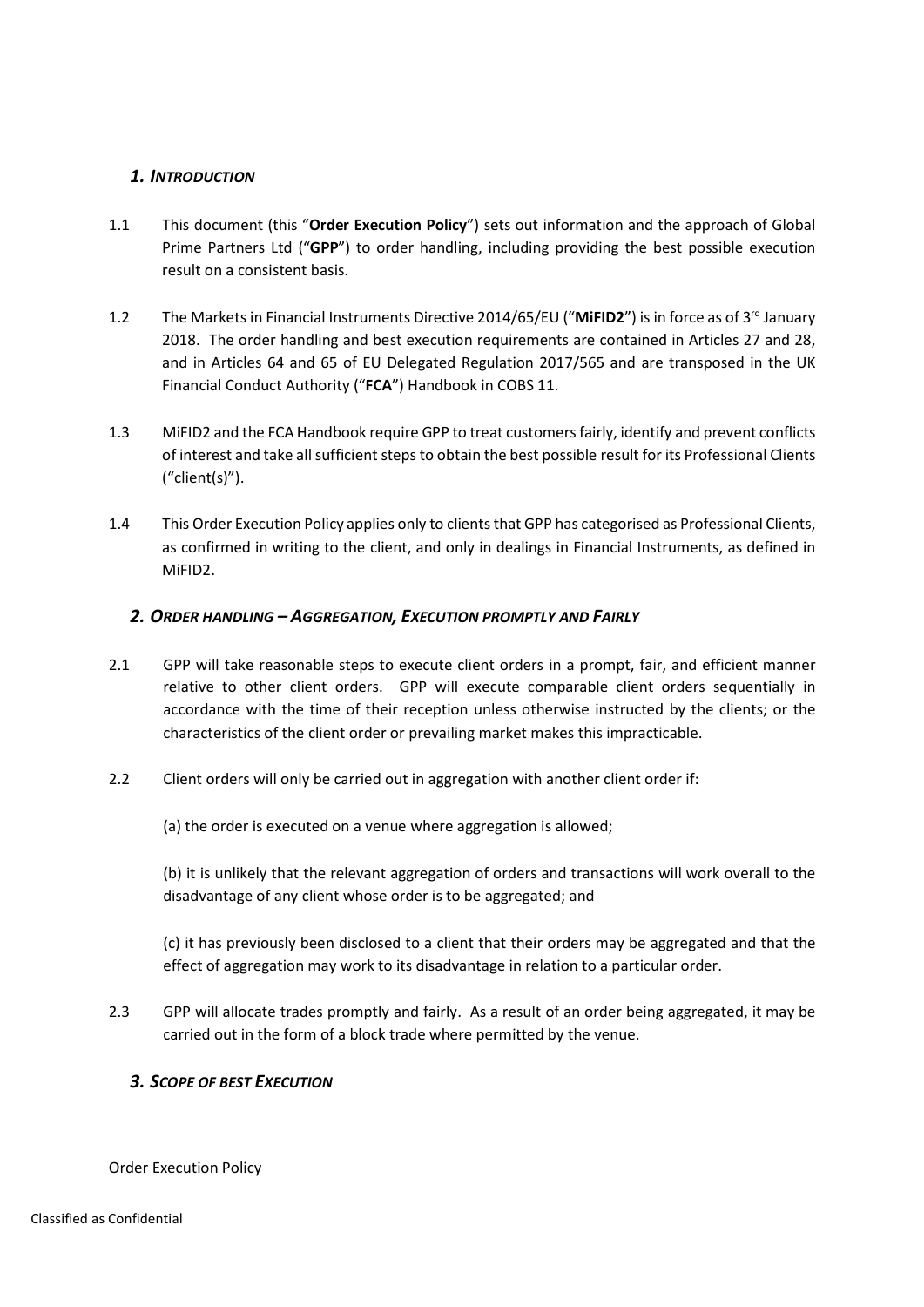3.1 GPP apply one of two methods to a client order of a financial instrument it receives which are distinguished for the purposes of MiFID2, with a different best execution obligation for each:

> (a) Indirect Execution: GPP may transmit a client order to a third party, standing as a matchedprincipal to the order to the third party, e.g. a broker or investment bank (which may include GPP's affiliates) (each a "Broker") for that third party to execute on behalf of GPP. This includes the situation where GPP uses an execution algorithm or smart order router (including where the order is sent to a smart order router via a direct market access "DMA" facility) that has been made available by the Broker to execute the transaction.

> Best Execution Obligation: GPP must act in accordance with the best interests of clients when transmitting client orders with Brokers for execution in financial instruments on behalf of those clients, taking into account the execution factors as set out in this Order Execution Policy.

> (b) Direct Execution: Alternatively, GPP may execute the relevant transaction for a client as a matched principal to the transaction, with another counterparty or on an exchange or other trading system (each an "execution venue"). GPP may do this, for example, by dealing directly with an execution venue on a "request for quote" basis, or by accessing an exchange or trading platform directly either as a direct member of, or participant in the exchange/trading platform, or by using DMA provided by a Broker to access the exchange or platform. If the DM facility sends the order to a smart order router before the relevant transaction touches an execution venue, such execution activity cannot be direct execution.

> Note that the term "execution venue", as used in this Order Execution Policy, is intended to refer to counterparties with which GPP may execute client orders directly, as well as exchanges and other trading venues.

> Best Execution Obligation: GPP must take all sufficient steps to obtain the best possible result for its clients, when directly executing client orders with, or on, an execution venue on behalf of clients, taking into account the execution factors as set out in this Order Execution Policy.

These overarching obligations to obtain the best possible result for the client are referred to by GPP as "Best Execution".

- 3.2 Best Execution is only owed to a client when GPP accepts an order to execute a transaction on behalf of that client or in other circumstances where GPP expressly agrees to accept such Best Execution obligation. GPP is typically executing a transaction on behalf of that client where GPP:
	- works an order for a client;
	- acts on a matched principal basis;
	- executes a limit or stop loss order; or
	- concludes that a client is legitimately relying on GPP (see paragraph 3.3 below).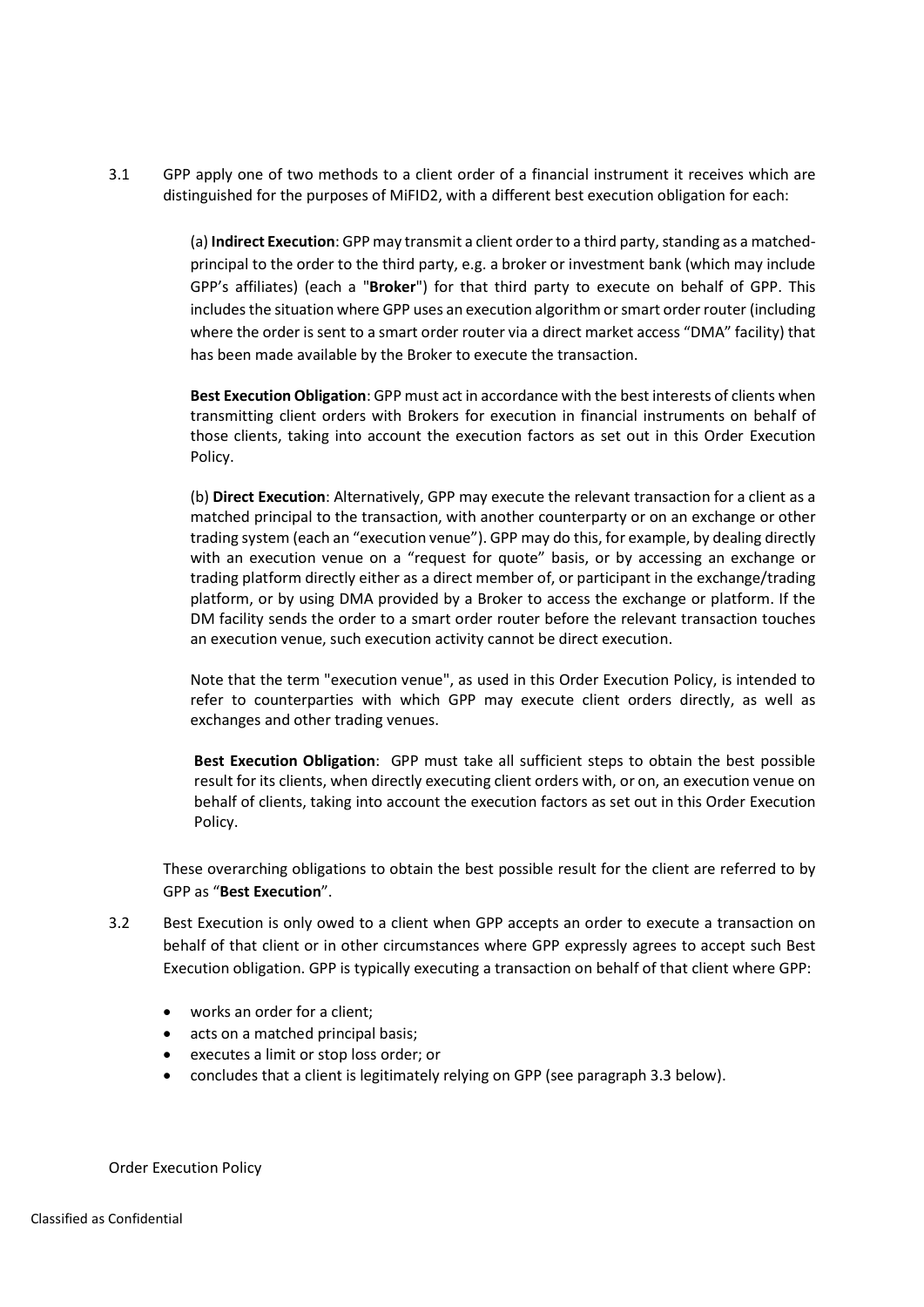- 3.3 When GPP provides quotes or negotiates a price with a client, on request, Best Execution shall only apply where the client is relying on GPP to obtain Best Execution. Whether or not the client is placing legitimate reliance on GPP will be assessed by applying the four-fold cumulative test published by the European Commission, which entails the consideration of the following factors:
	- 1. which party initiates the transaction;
	- 2. questions of market practice and the existence of a convention to 'shop around';
	- 3. the relative levels of price transparency within a market; and
	- 4. the information provided by GPP and any agreement reached.

Where the consideration of the above factors leads GPP to conclude that the client is not legitimately relying on GPP, then Best Execution will not apply.

- 3.4 Where a client provides GPP with a specific instruction relating to the execution of a client order, Best Execution will be applied in accordance with Section 8 below.
- 3.5 This Order Execution Policy and the Best Execution obligations within it only apply to client order in financial instruments under MiFID2. The relevant Asset Classes of financial instruments which GPP may execute (directly or indirectly) are set out in Appendix 2.
- 3.6 This Order Execution Policy does not apply to orders from or transactions with Eligible Counterparties.
- 3.7 Details of order handling policies relating to each financial instrument are outlined in Appendix 2.

# 4. BEST EXECUTION AND RELEVANT FACTORS

- 4.1 GPP has policies and procedures which are designed to obtain the best possible execution result on a continual basis, subject to and taking into account the financial instrument subject to the order, the nature of the order, the execution venues or Brokers available to GPP for such financial instruments and the priorities the client places on GPP executing those orders. For the avoidance of doubt, an order is an instruction to buy or sell a financial instrument which is accepted by GPP for execution or onward transmission to an executing broker and which gives rise to a contractual or agency obligation to the client. Implicit in the instruction received, will be the understanding that the client is relying on GPP to protect its interests in relation to the pricing or other aspects of the transaction that may be affected by how GPP or the entity to which the order is transmitted executes the order.
- 4.2 The execution factors specified by MiFID and COBS 11 are:
	- price;
	- costs:
	- speed;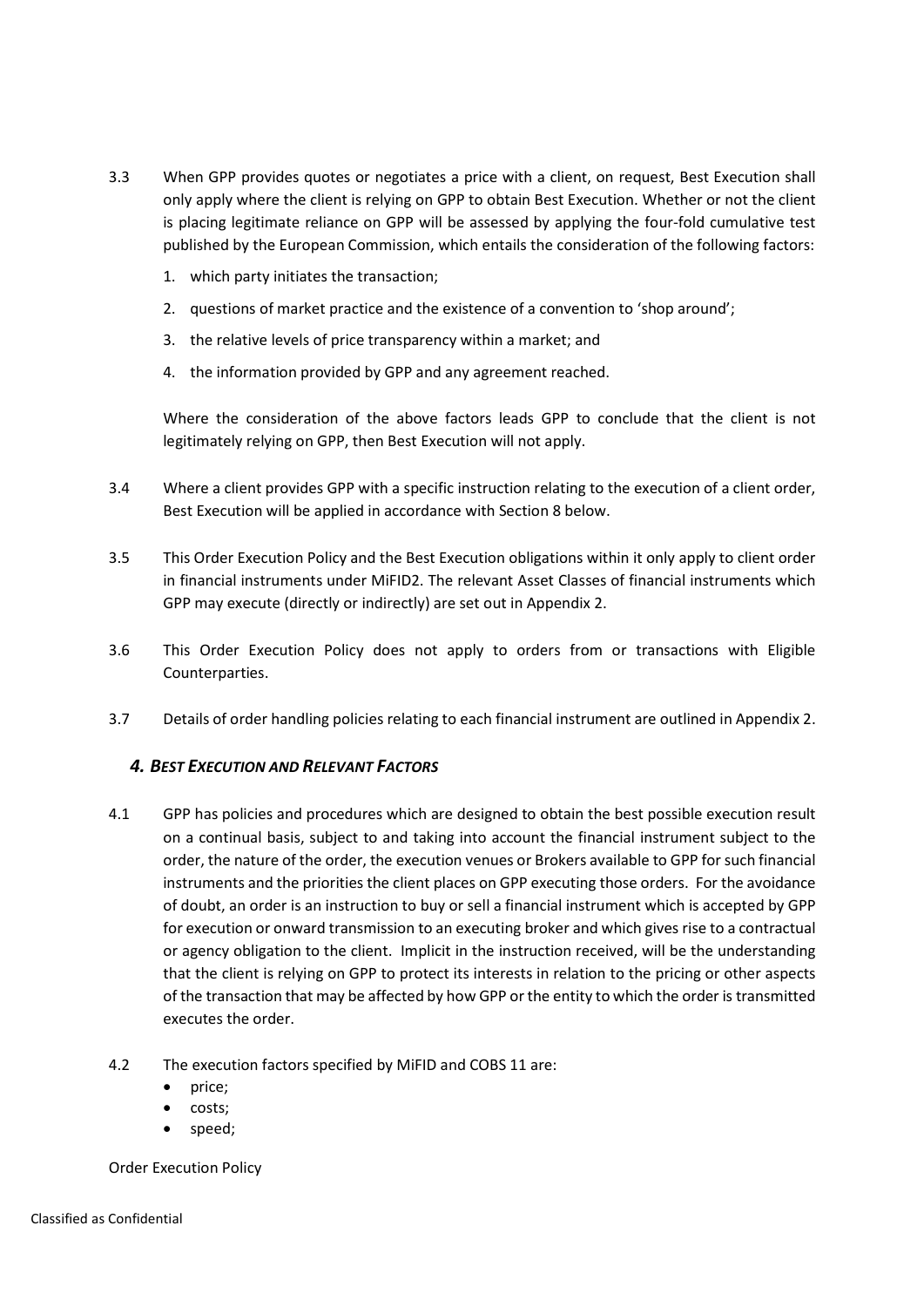- likelihood of execution and settlement;
- size;
- nature; or
- any other consideration relevant to execution of the client order (for example, the minimisation of the potential market impact of the execution of the client order).
- 4.3 The relative importance of the execution factors must be determined by reference to the execution criteria which are:
	- the characteristics of the client:
	- the characteristics of the client order;
	- the characteristics of the Instrument Class(es) that is/are the subject of that client order; and
	- the characteristics of the Brokers and/or execution venues to which that client order can be directed.

The choice of execution venue will be determined in relation to the prioritisation of the execution factors.

- 4.4 GPP will generally give price a higher relative importance when obtaining the best possible result for orders executed on behalf of the client. However, GPP may also take into consideration a range of different factors, including the need for timely execution, the availability of price improvement, the liquidity of the market (which may make it difficult to execute an order), potential price impact on the market, the size of the order, the nature of the financial transaction (including whether or not such transactions are executable on a regulated market, over-the-counter, or both) and the quality and cost effectiveness of any related clearing and settlement facilities.
- 4.5 GPP will determine the importance of the execution factors for each financial instrument as set out in Appendix 2 by using its commercial judgement and experience in light of the market information available to it, in support of the best possible outcome for its clients.

# 5. EXECUTION VENUES AND BROKERS

- 5.1 This Order Execution Policy includes, for each financial instrument in which GPP executes orders on behalf of its clients, those execution venues that GPP consider enables it to obtain on a consistent basis Best Execution. The possible execution venues for each product: regulated markets, multilateral trading facilities, third party systematic internalisers, market makers and other liquidity providers. These are listed in Appendix 2.
- 5.2 For exchange traded products GPP will generally execute client orders on the relevant exchange via direct market access provided by a third party participant which is a member. Due to the nature of some of the markets on which GPP's clients effect transactions, the execution venues chosen by GPP for executing orders are often product driven and there may only be limited venues for the execution of the products.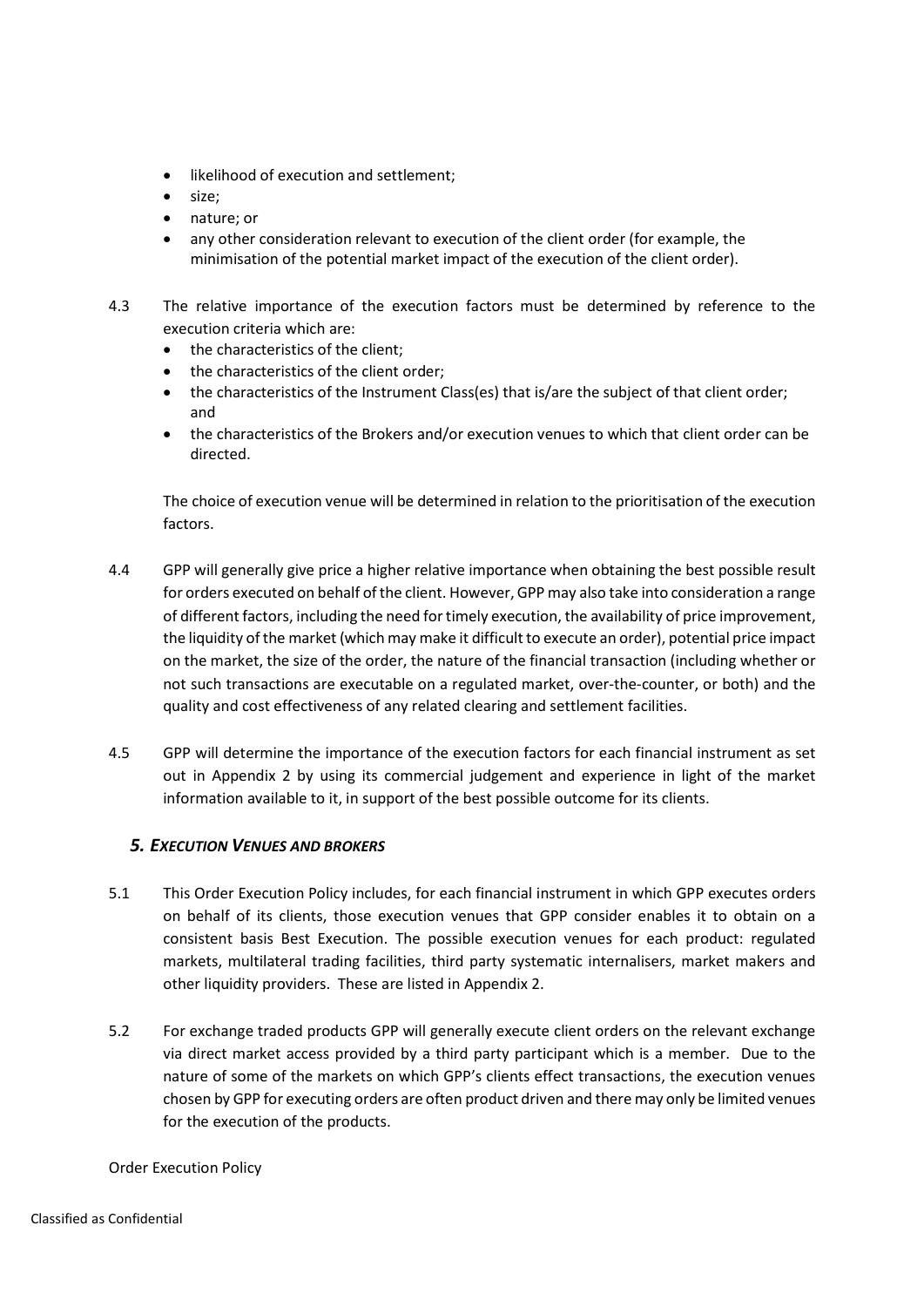- 5.3 The selection of execution venues as specified in Annex 2 for a particular Asset Class, GPP has taken care to select those execution venues that, in GPP's view, enable it to obtain on a consistent basis the best possible results for clients. When selecting execution venues for direct execution, GPP may take into account the following qualitative factors (amongst others):
	- Order type functionality of the execution venue
	- Transparency (e.g. lit, dark) of the execution venue
	- Clearing schemes
	- Circuit breakers
	- Scheduled auctions
	- Liquidity analysis
	- Toxicity analysis
	- Reversion analysis
	- Market share
	- Breadth of market coverage
	- Reputation, financial strength and stability
	- Willingness to execute difficult transactions
	- Access to liquidity
	- Ongoing reliability
	- Overall costs of a trade including commissions, mark-ups, markdowns or spreads
	- Anonymity of trading activity
	- Licensed, as required, to execute the type of transaction
- 5.4 GPP may access one or more of the following types of venues when executing a client order on its behalf:
	- a regulated market ("RM");
	- a multilateral trading facility ('MTF');
	- an organised trading facility ("OTF");
	- a systematic internaliser ("SI");
	- other liquidity providers, e.g. market makers acting as principal;
	- inter-dealer brokers:
	- unrelated third parties performing similar functions; and
	- equivalent third country venues to the above.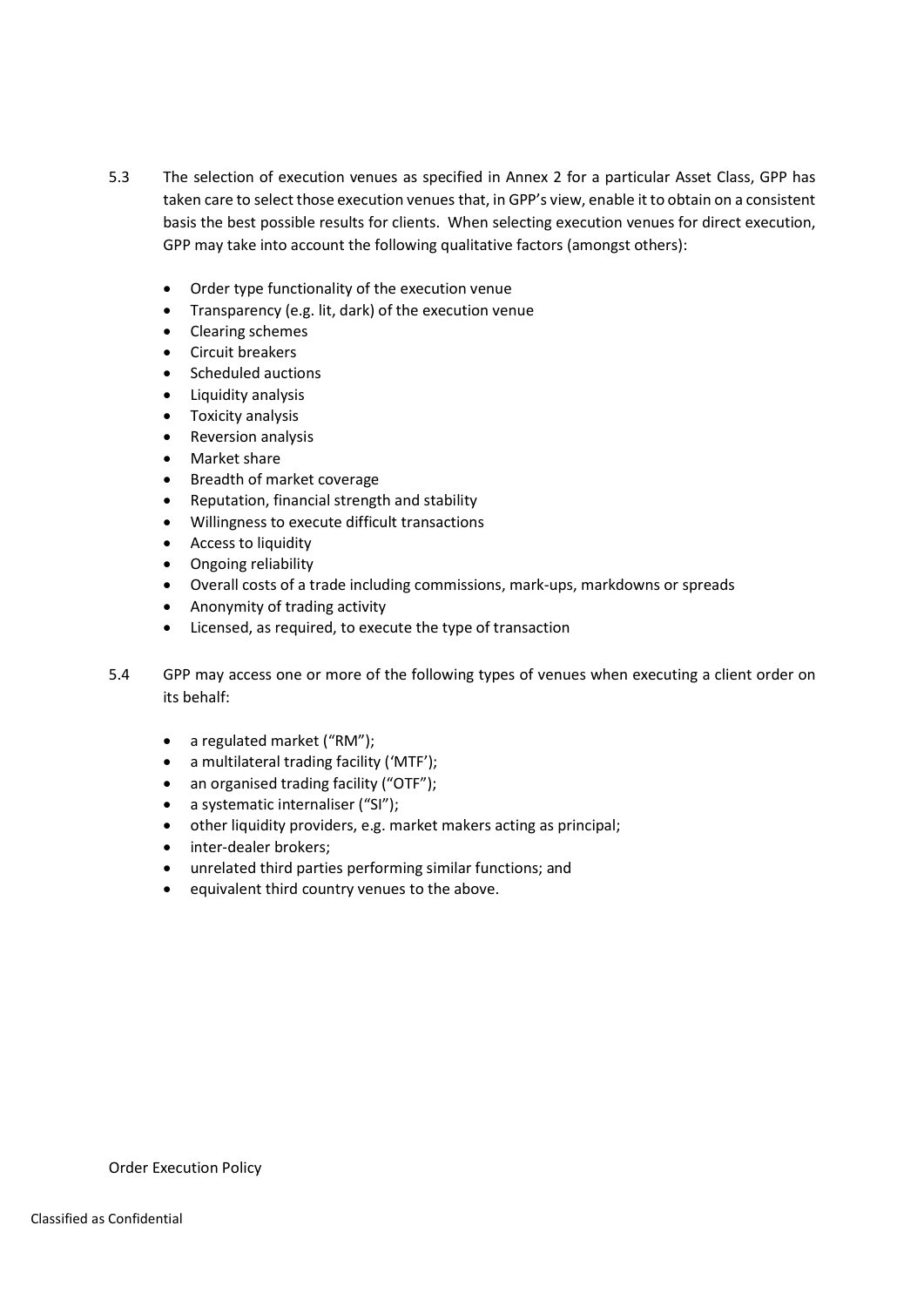- 5.5 There may be one or more trading methods or execution venues to fill one order and steps are taken to ensure that GPP does not structure or charge commissions in such a way as to discriminate unfairly between execution venues.
- 5.6 Subject to applicable local laws and regulations, GPP may seek to execute all or part of an order by netting/crossing it 'internally' with a matching order from another client if GPP believes that it can trade to the advantage of one or more clients provided no client is disadvantaged.
- 5.7 GPP may satisfy the requirement to disclose the identity of its execution venues where it executes on a Regulated Market, even though it might actually direct client orders to a limited subset of market makers that are active on that market, or give priority to a subset of available market makers.
- 5.8 In certain products within Asset Classes, there may be only one execution venue and in executing a trade in such circumstances GPP will presume that it has provided the best possible result in respect of these types of products.
- 5.9 This Order Execution Policy includes, for each financial instrument in which GPP transmits orders to Brokers for execution, those Brokers that GPP consider enables it to obtain on a consistent basis Best Execution. GPP may transmit client orders to Brokers (which may be located outside of the EEA and/or could be affiliates of GPP) for execution. In which case GPP will either determine the ultimate execution venue and instruct the other Broker accordingly, or GPP will satisfy itself that the Broker has arrangements in place to enable it to comply with its Best Execution obligations to its clients.
- 5.10 Access to a new execution venue or product is subject to GPP's internal policies, which is subject to review, approval and oversight by the Executive Committee in accordance with Section 11 below.
- 5.11 GPP will also take steps to structure or charge GPP's commissions in such a way as to not discriminate unfairly between execution venues and Brokers.

# 6. CHOOSING BETWEEN INDIRECT AND DIRECT EXECUTION

- 6.1 Once a client order has been received, the relevant trader will decide whether to place the client order with a Broker or to attempt to execute the transaction directly. This decision will be made having regard to the relative importance of the execution factors for the Asset Class in question.
- 6.2 For some Asset Classes, there will likely be no choice, for equities transactions, the transactions may be executed by placing an order with a Broker who is a member of the relevant exchange or may - having regard to the execution factors - be executed directly.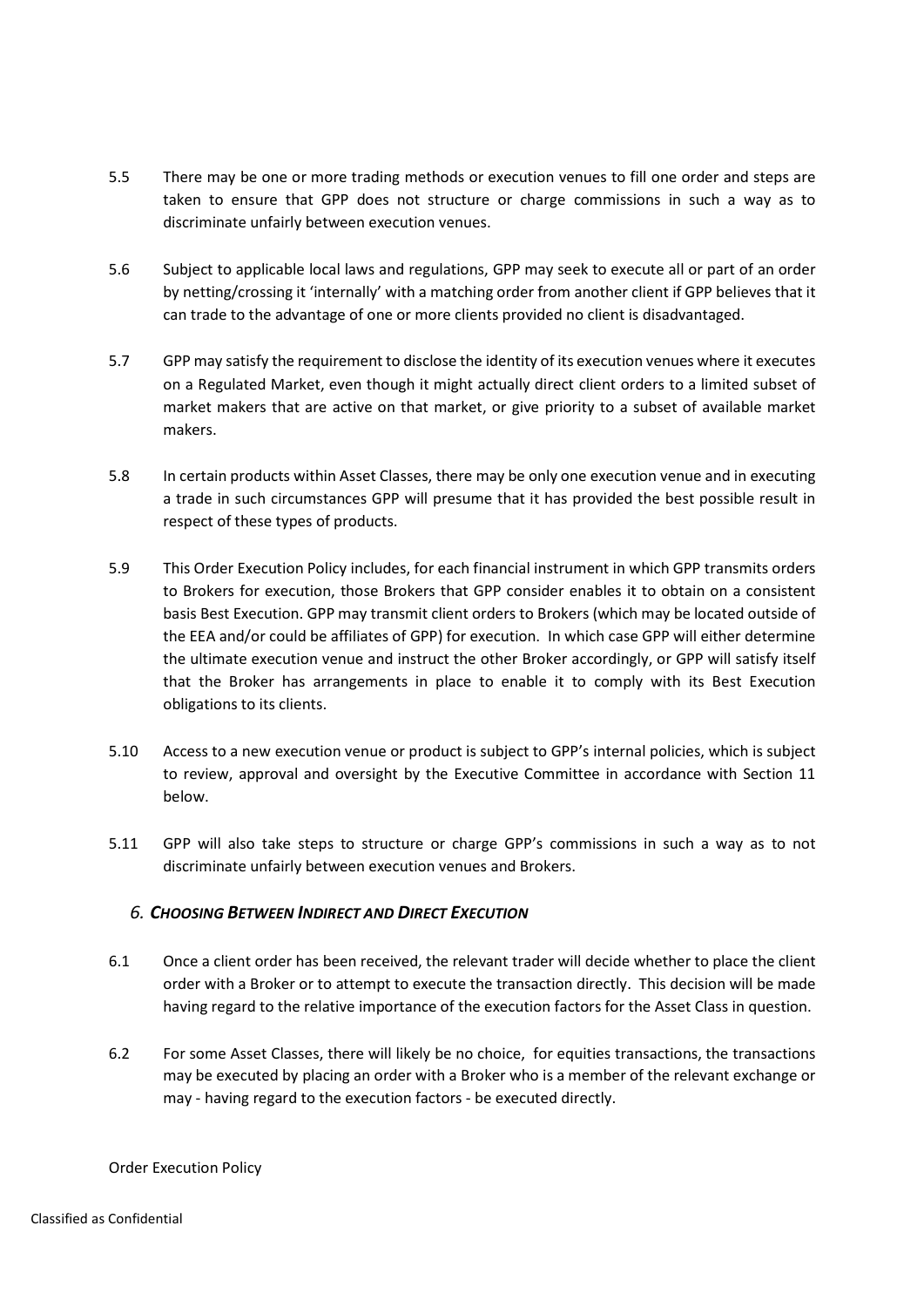# 7. TYPES OF TRANSACTIONS WHERE BEST EXECUTION HAS LIMITED SCOPE

7.1 In some cases the application of Best Execution may be limited by the nature of the order given by the client. Although Best Execution technically applies, there may be little or nothing against which to compare the transaction.

# 8. SPECIFIC INSTRUCTIONS

- 8.1 Where a client gives specific instructions to GPP, including specifying the characteristics of a bespoke product, either relating to an order or a particular aspect of an order, GPP will take all sufficient steps to obtain the best result in accordance with those instructions. GPP will fulfil its Best Execution obligations in line with this Order Execution Policy in respect of other parts or aspects of the client order(s) which are not covered by the specific instruction. Specific instructions may prevent GPP taking the steps that it has implemented to obtain Best Execution of the order (or part thereof).
- 8.2 Where a client chooses to execute an order via GPP's DMA capabilities, the client will select parameters of the trade (such as price, the counterparty, the venue, the timing, the size and nature of interaction with the selected execution venue). In such a case, GPP, while acting on behalf of a client in providing the DMA service, will be treated as having satisfied its Best Execution obligations and the client will be treated as having given specific instructions for the entirety of the order by means of the DMA system.
- 8.3 Where a client privately negotiates a trade with a third party and asks GPP to register both sides of the trade on a regulated market, GPP will not owe any Best Execution obligations to the client. Where a client asks GPP to find a buyer or seller to a block trade, where the client has determined that the financial instrument, size and price, GPP's role is limited to finding a buyer or seller on terms determined by the client and registering the trade on a regulated market.

# 9. MANDATORY TRADING OBLIGATION AND ORDERS EXECUTED OFF A TRADING VENUE

9.1 When GPP executes client orders there are some circumstances where the transaction will be subject to the mandatory trading obligation for shares under Articles 23 of EU Regulation 600/2014 ("MiFIR"). If this applies GPP will be required to execute the transaction on a trading venue (or a systematic internaliser for shares). For shares this means GPP can execute trades on a regulated market or an MTF. GPP may also execute trades with a systematic internaliser and on an equivalent third country venue, subject to certain requirements being met. For shares this includes an obligation, where GPP has transmitted a client order to a Broker outside the EEA, to ensure the ultimate execution complies with the mandatory trading obligation. For derivatives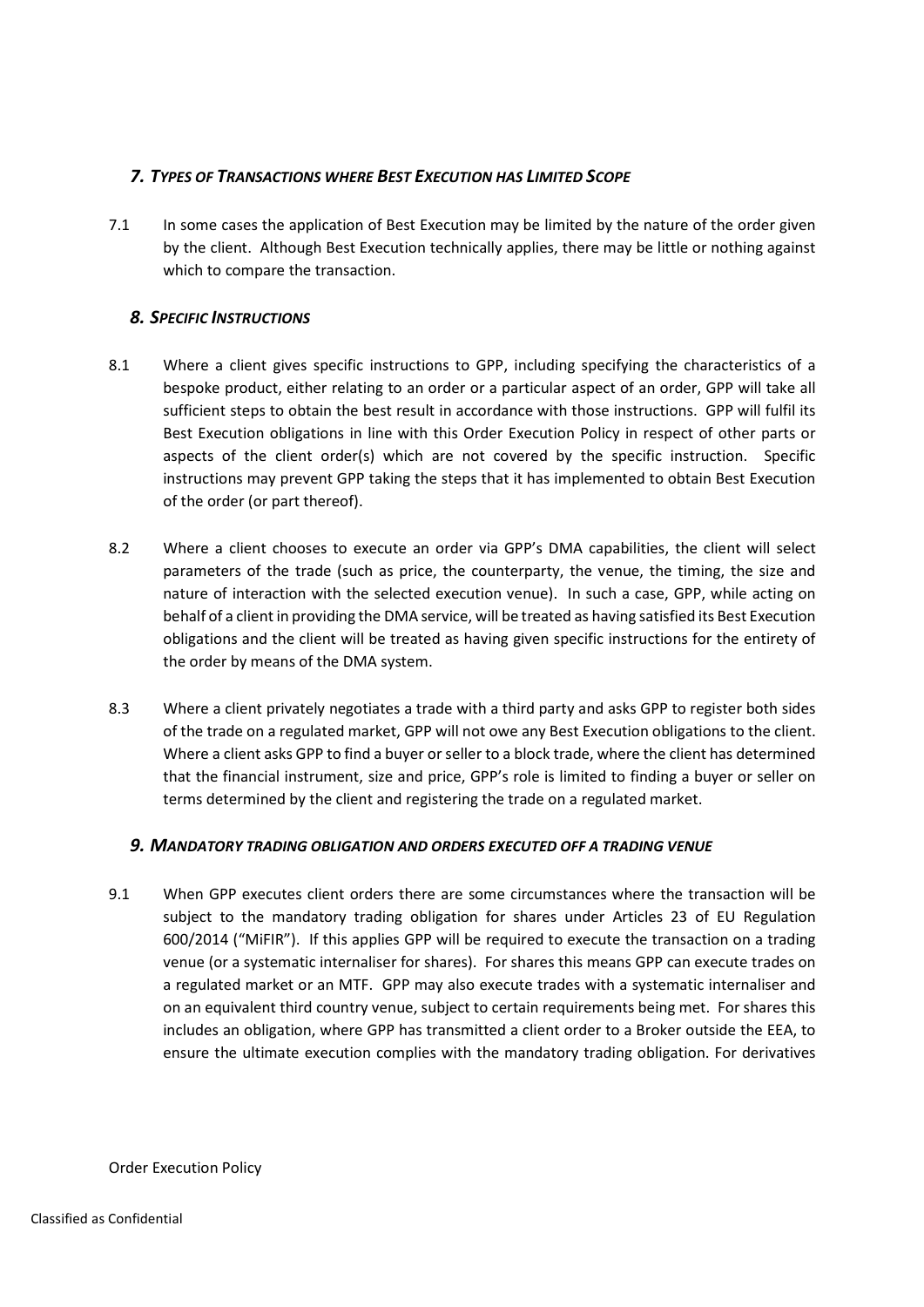subject to mandatory trading GPP may only execute client orders on a regulated market, an MTF or an OTF or an equivalent third country venue.

- 9.2 Subject to the mandatory trading obligation, GPP may execute trades outside a trading venue. When executing client orders off a trading venue GPP will consider the best interests of its clients when selecting counterparties and Brokers. This will include a consideration of the type of client and the service that is in their interests, as well as consideration of the type of instrument being executed.
- 9.3 GPP will obtain the client's prior express consent before proceeding to execute their client order(s) outside a trading venue. Consent may be obtained either in the form of a general agreement or in respect of individual transactions.
- 9.4 There can be consequences that come from the fact that GPP executes client orders outside a RM, MTF or OTF. Clients may request additional information from GPP about the consequences of its executing in this way outside a trading venue, either generally or for specific transactions.

#### 10. FEES, COMMISSIONS AND MARK-UPS

- 10.1 GPP will charge commission or mark-ups for the execution services it provides for clients. In cash equities, fees will take the form of pre-agreed commissions.
- 10.2 GPP will not structure or charge commissions in a way as to discriminate unfairly between execution venues.
- 10.3 In Request for Quote ("RFQ") driven markets, like Fixed Income and foreign exchange, GPP will charge a spread between where it may buy a financial instrument and where it may sell the same instrument.
- 10.4 GPP will ensure that mark-ups and spreads charged on transactions where best execution is owed are reasonable, not excessive and will be within a range that it considers reasonable for the product type, tenor and size of the trade. This does not mean that commissions and markups will be exactly the same for all clients.
- 10.5 GPP will not seek to benefit from clients through asymmetric price movements e.g. where GPP may pass on any adverse price movements to the client while retaining for itself any movement in the client's favour.
- 10.6 Pricing offered to clients may be reflective of an array of factors, including, but not limited to:
	- client's relationship with GPP;
	- client type;
	- product being sold:
	- size of transaction;
	- current market conditions;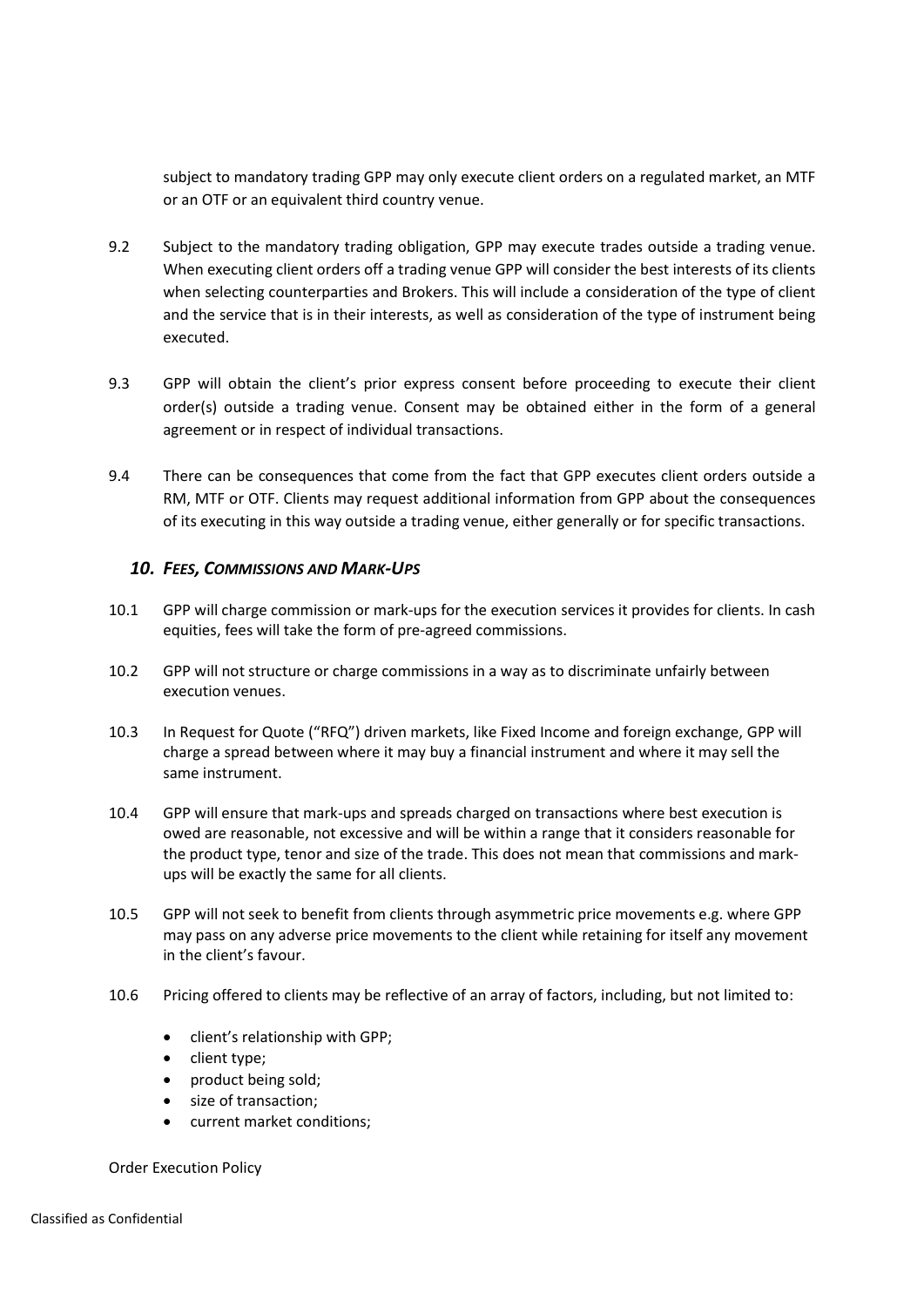- client's credit worthiness;
- competitive landscape; and
- potential risk to GPP.

#### 11. MONITORING AND REVIEW

- 11.1 GPP will monitor the effectiveness of its execution arrangements, including the appointment and selection of affiliates and executing brokers, and the Order Execution Policy and assess on a regular basis whether the execution venues it has selected provide the best possible result for orders it executes on behalf of clients.
- 11.2 GPP will monitor, on a regular basis, the effectiveness of this Order Execution Policy and the execution arrangements within it in order, in particular the execution quality of the Brokers and execution venues identified in this Order Execution Policy, to identify and where appropriate correct any deficiencies.
- 11.3 GPP assesses on a regular basis whether the execution venues and Brokers it accesses allow it to achieve Best Execution on a consistent basis or whether GPP needs to make changes to its execution arrangements.
- 11.4 The monitoring process will involve a periodic review by Compliance of transaction execution data to ascertain whether the best possible result was obtained in respect of those transactions.
- 11.5 If compliance concludes that there is evidence of the best possible result not being achieved, compliance will also record (if applicable) whether this is because the relevant members of staff are failing to follow this Order Execution Policy (e.g. using a Broker or execution venue that is not listed for the relevant Asset Class) or because of a deficiency in this Order Execution Policy (e.g. the track record of the relevant Broker or execution venue indicates that it should no longer be included in it). Compliance may make changes to this Order Execution Policy depending upon the outcome of the monitoring process.
- 11.6 GPP will review its Order Execution Policy and its order execution arrangements at least annually or whenever a material change occurs. What is material will depend on the nature and scope of any change. The reviews will be supervised by Compliance and this requirement has been incorporated into GPP's Compliance Monitoring programme. GPP will also notify clients of any material changes to its order execution arrangements or the Order Execution Policy.
- 11.7 The review will focus on whether GPP would obtain better results for clients if it were to:
	- include additional or different execution venues or Brokers (for the relevant Asset Class);
	- assign a different relative importance to the execution factors (for the relevant Asset Class); or
	- modify any other aspects of this Order Execution Policy and/or its execution arrangements.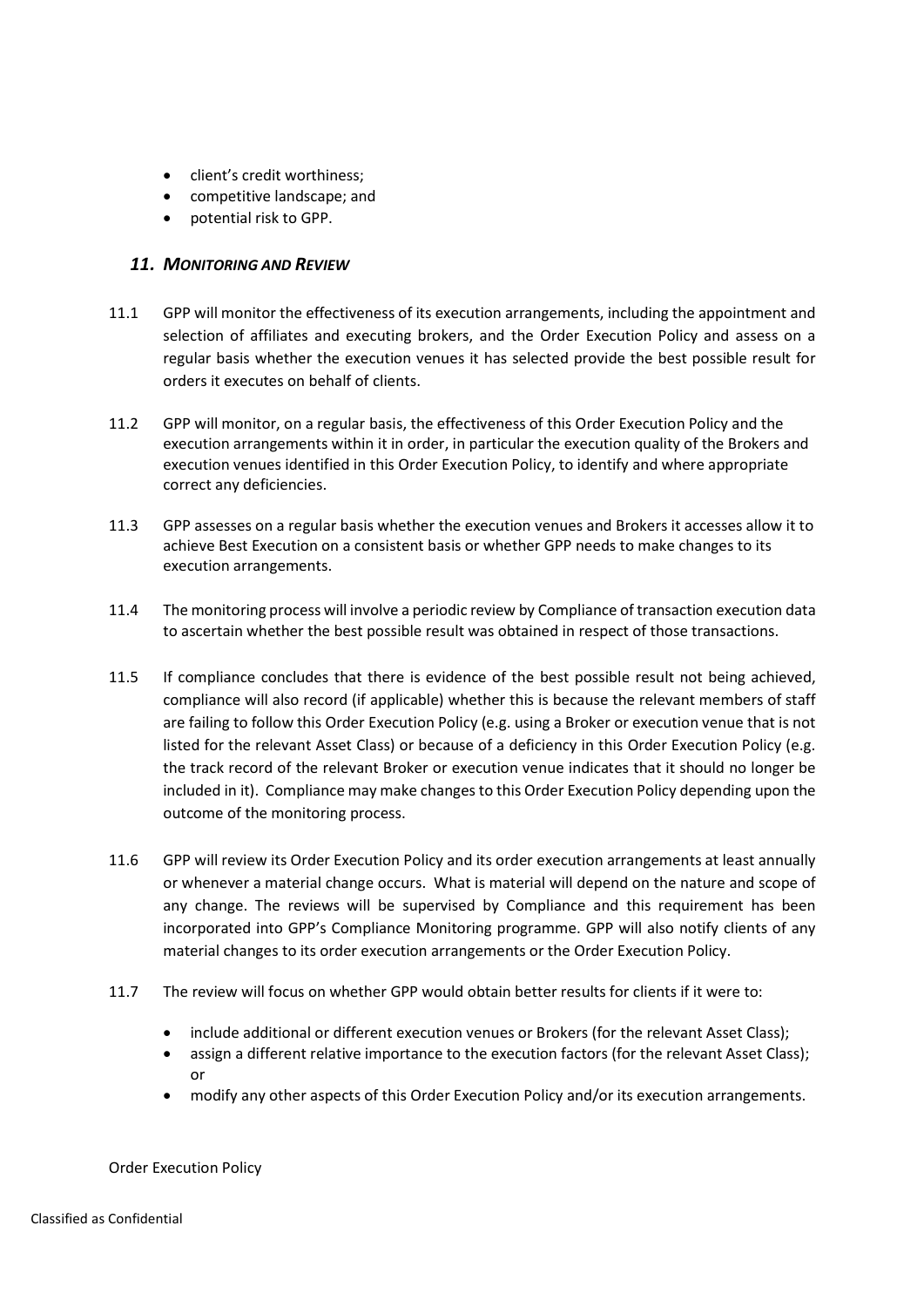- 11.8 In undertaking this review, GPP will take into account: (i) the information required to be published annually by execution venues on the quality of execution of transactions on that venue pursuant to Commission Delegated Regulation 2017/575 (ii) any commentary on the quality of executions published by execution venues and Brokers pursuant to their obligations under Commission Delegated Regulation 2017/576/EU; and (iii) transaction cost analysis data available via LiquidMetrix; (iv) information that GPP is required to publish annually on the top five execution venues where it has executed orders, and the top five Brokers to whom it has transmitted orders for execution, including information on the quality of execution obtained.
- 11.9 At the request of a client, GPP will provide a written explanation of how GPP has executed their orders in accordance with this Order Execution Policy and deal with such requests in a timely manner.

# 12. PUBLICATION OF TOP 5 BROKERS AND EXECUTION VENUES

12.1 GPP is currently required to, in accordance with the requirements of MiFID2 and where relevant, summarise and make public on an annual basis separately a list of the top five Brokers it transmits client orders to, and the top five execution venues GPP executes client orders on, for each relevant Instrument Class. The top five Brokers and Execution venues are chosen on the basis of trading volumes in the preceding calendar year. Each report will also include information on the quality of execution obtained. For these purposes:

(a) the transactions which are counted for the purposes of the list of the top five Brokers will include all direct execution using a DMA facility (where the relevant Broker will be the provider of the DMA facility) plus all indirect execution; and

(b) the transactions which are counted for the purposes of the list of the top five execution venues will include all direct execution other than direct execution using a DMA facility.

12.2 This information will be published annually on GPP's website by 30 April each year.

# 13. CONSENT

13.1 Under MiFID2, GPP is required to obtain client consent to a firms order handling policy and expressly consent to execute their orders outside a regulated market or MTF. When you agree to GPP's client agreements, you will have consented to the terms of the Order Execution Policy (as amended from time to time) and provided your express consent to GPP executing orders outside a regulated market or MTF.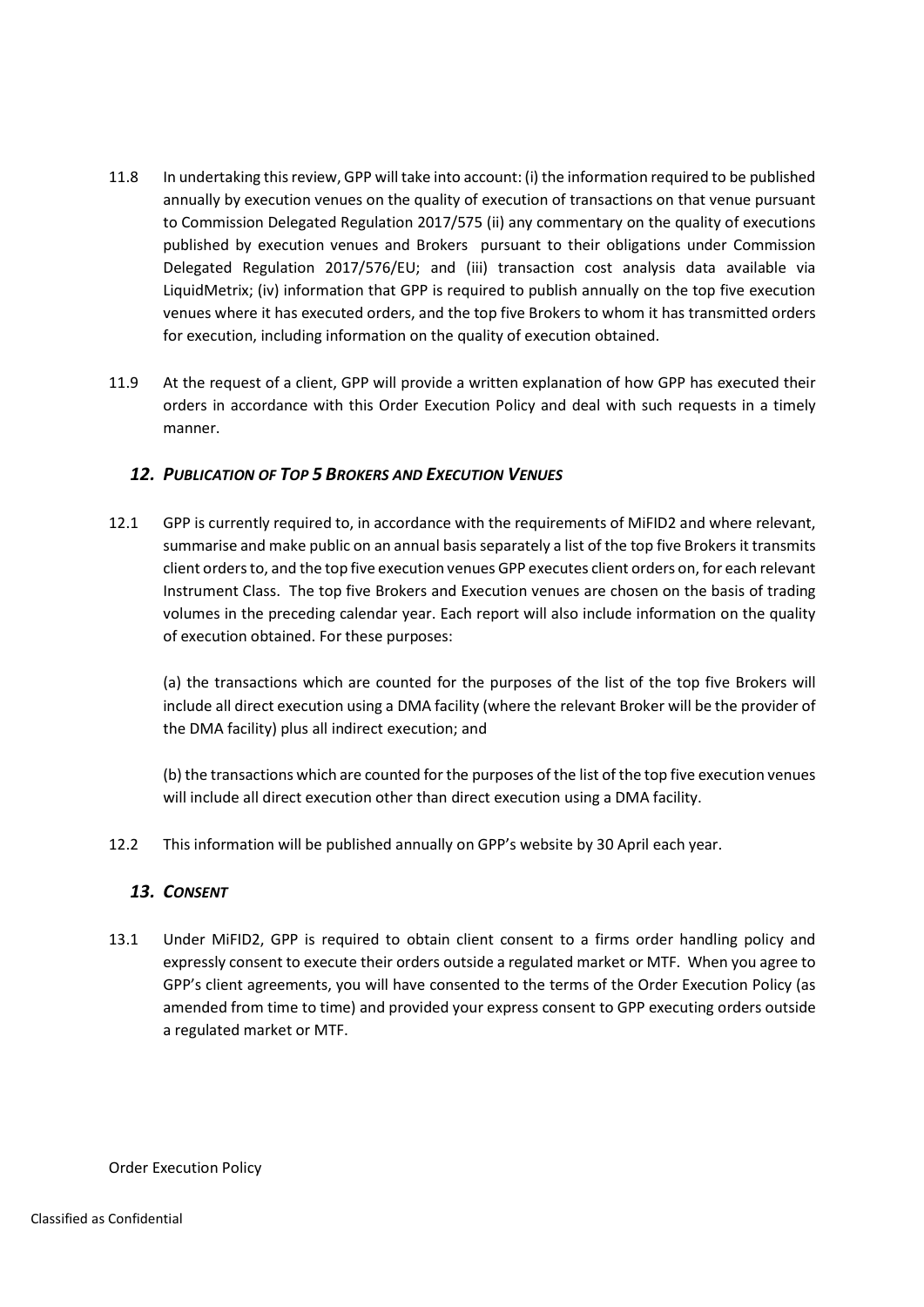# 14. ESCALATION

14.1 Questions about this Policy should be directed to GPP Legal and Compliance legal.compliance@gpp.group

# 15. PUBLICATION

- 14.1 This Policy is:
	- published on GPP's website at https://www.gpp.group/order-execution or at a prominent location accessible to clients;
	- available to clients upon request; and
	- provided to competent regulators as may be required.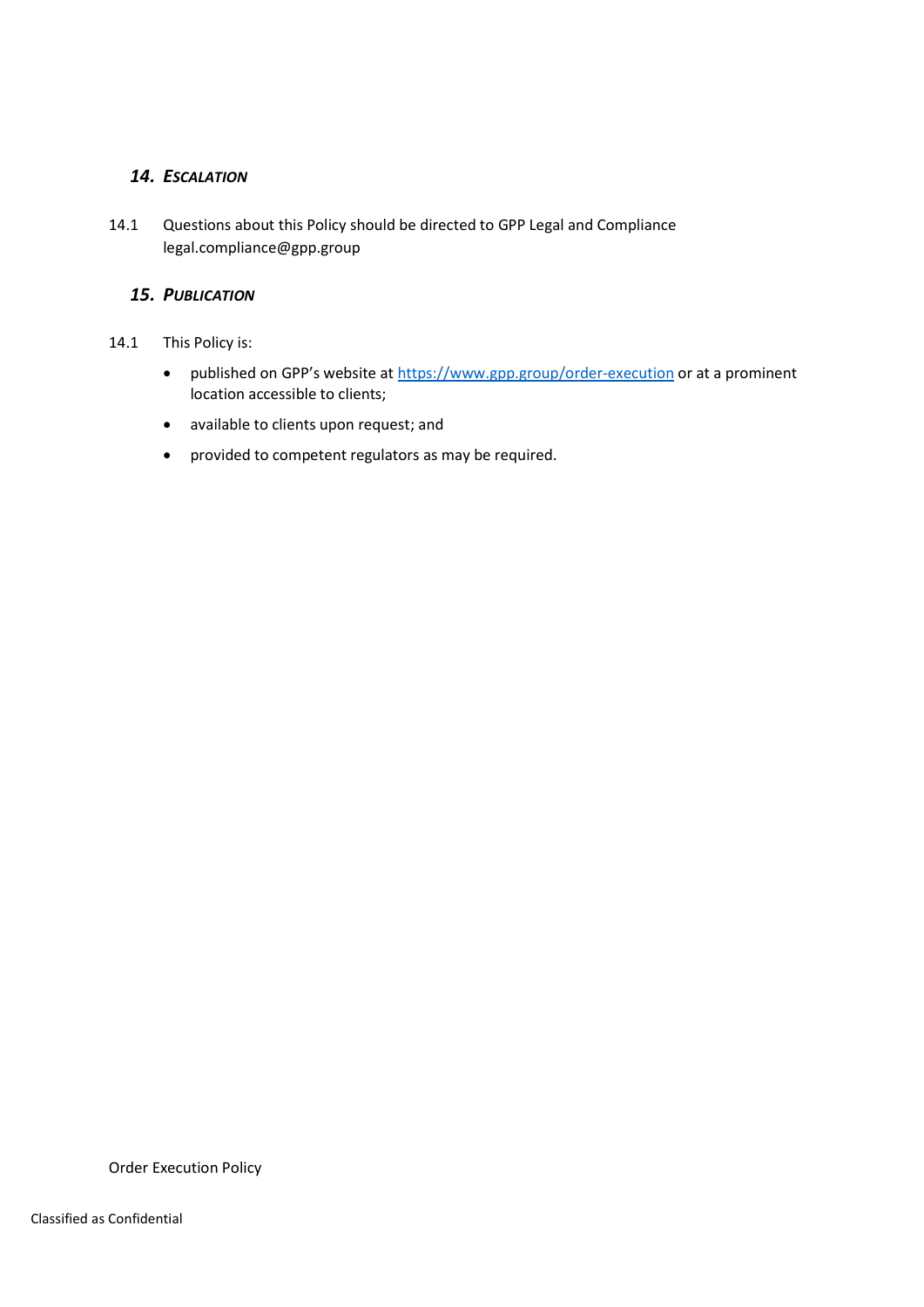# APPENDIX 1 – POLICIES BY ASSET CLASS

# A. EQUITIES

- A.1 The trading desk in London receive and execute orders on global markets via DMA provided by third parties or with direct electronic access with executing brokers who are believed to have expertise and the required understanding of GPP's objectives and its Best Execution obligations.
- A.2 GPP can act in an agency capacity or a matched principal capacity (riskless principal). The process by which the decision as to the appropriate venue on which to execute any order will depend on the capacity in which GPP will act, the number of securities involved, the percentage of average daily volume that the trade represents, the available liquidity in the stock at the time, or any other factor deemed relevant by GPP's brokers.
- A.3 GPP will act in a matched principal basis in relation to exchange traded funds which will result in the execution of a buy or sell order on a regulated market. Markets will be accessed through third party brokerage firms.
- A.4 If an executing broker is used, brokers will be selected on their pricing, liquidity capability, clearance and settlement capabilities, quality of service, access to markets, credit worthiness and financial stability in accordance with GPP's pre-selection process.

# B. FIXED INCOME

B.1 Transactions are generally, but not exclusively, executed over-the-counter (bilaterally arranged trades) for Eurobonds with approved counterparties. In most instances, competitive quotes are sought from two or more inter-dealer brokers, but for larger transactions and/or transactions in less liquid markets, a single counterparty may be approached on the basis of that counterparty's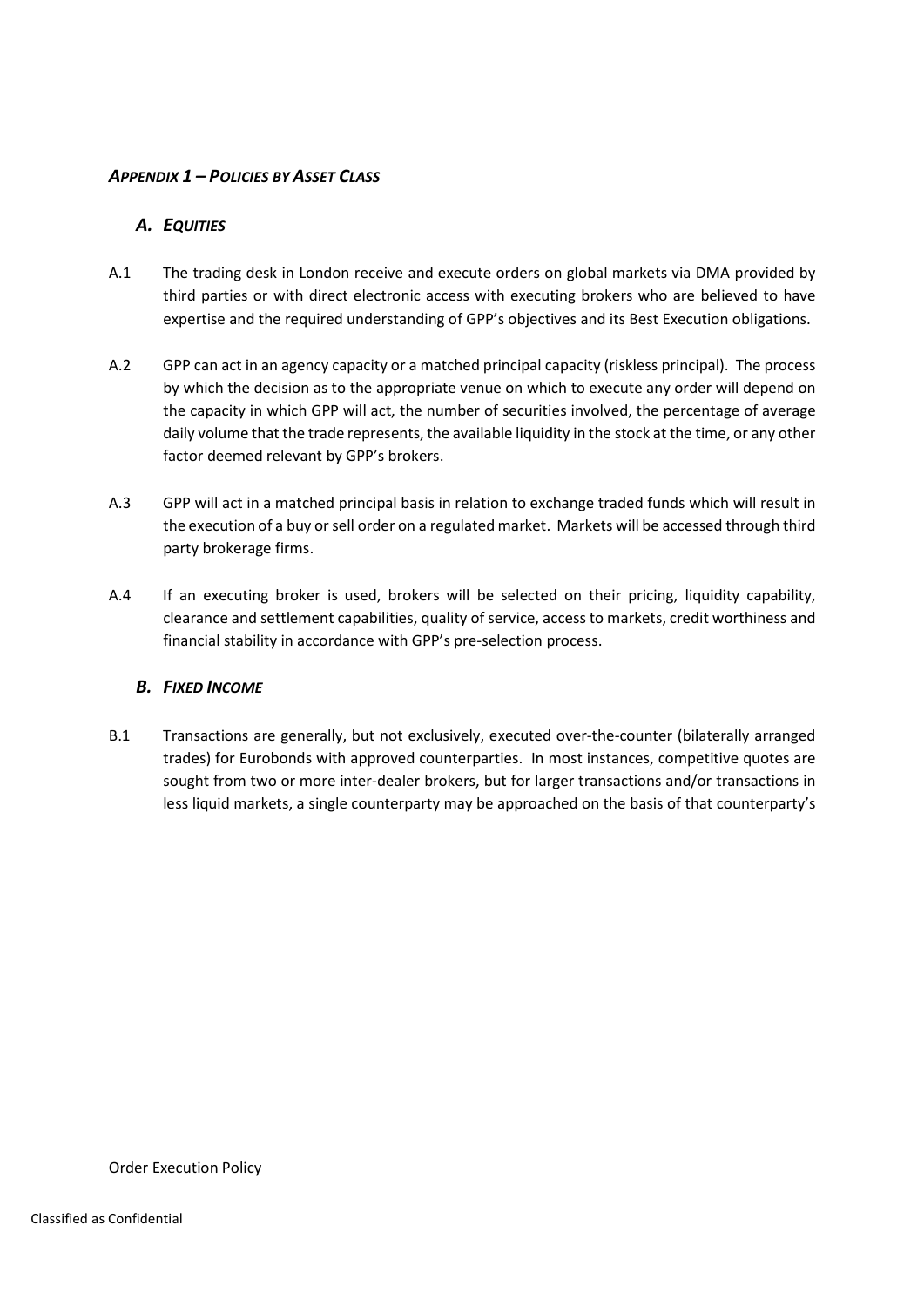suitability for the transaction, especially in the cases where to approach multiple counterparties may be detrimental to clients' interests.

B.2 GPP's Fixed Income trading desk take into account a range of factors in deciding where and how to execute an order to obtain the best possible result for a client. Consistent liquidity and price are normally the most important factors in this decision

# C. FOREIGN EXCHANGE

C.1 FX spot transactions are not a MiFID2 instrument and as such are out of scope for Best Execution obligations.